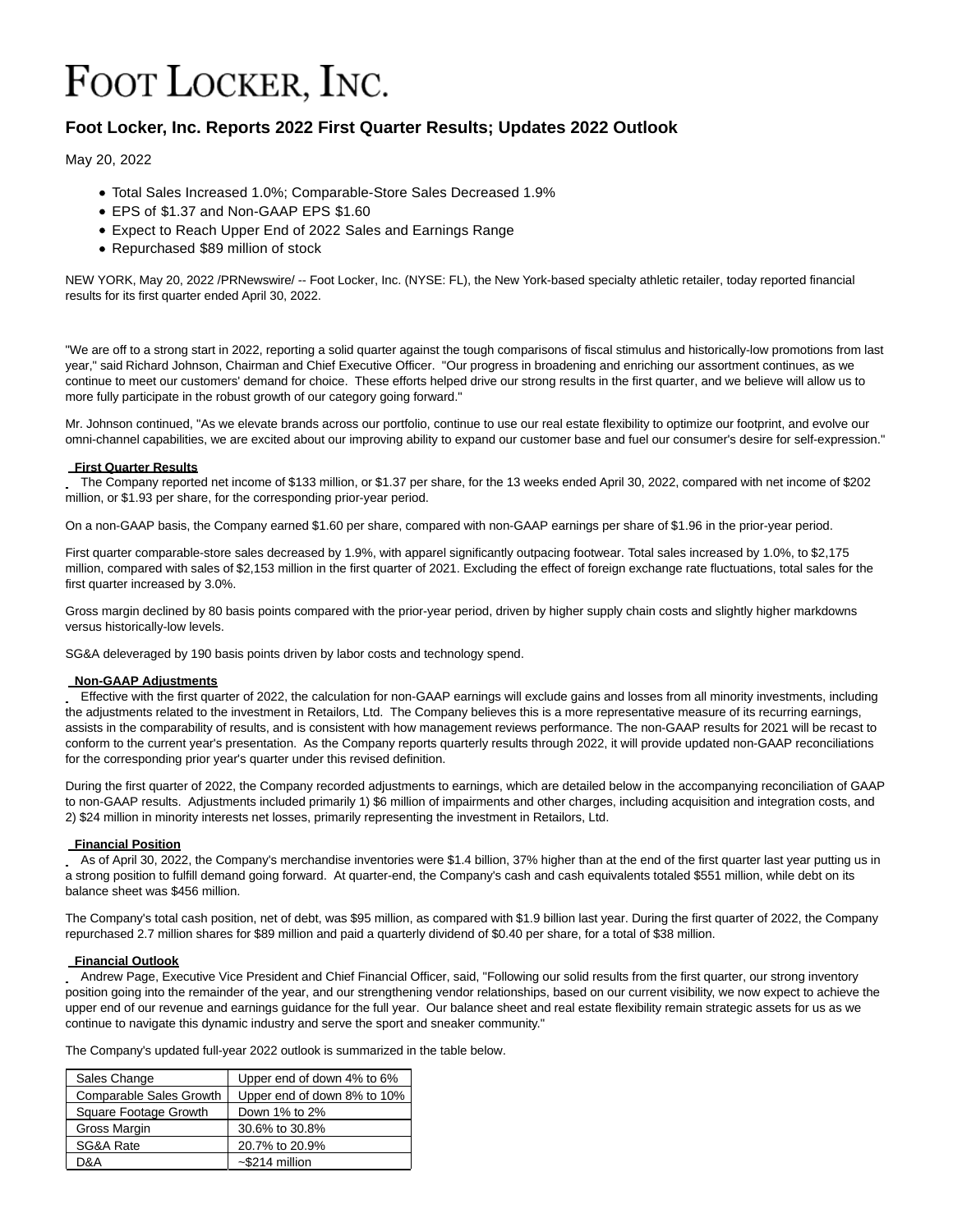| Interest                    | $~520$ million             |
|-----------------------------|----------------------------|
| Tax Rate                    | 29-30%                     |
| Non-GAAP EPS                | Upper end of \$4.25-\$4.60 |
| <b>Capital Expenditures</b> | Up to \$275 million        |

#### **Store Base Update**

During the first quarter, the Company opened 24 new stores, remodeled or relocated 23 stores, and closed 67 stores.

As of April 30, 2022, the Company operated 2,815 stores in 28 countries in North America, Europe, Asia, Australia, and New Zealand. In addition, 148 franchised stores were operating in the Middle East and Asia.

#### **Conference Call and Webcast**

The Company is hosting a live conference call at 9:00 a.m. ET today, Friday, May 20, 2022, to review these results and outlook and provide an update on the business. An Investor Presentation will be available on the investor relations section of the Company's website before the start of the conference call. This conference call may be accessed live by calling toll-free 1-844-701-1163 or international toll 1-412-317-5490, or via the Investor Relations section of footlocker-inc.com. Please log on to the website 15 minutes prior to the call to register. An archived replay of the conference call can be accessed approximately one hour following the end of the call at 1-877-344‑7529 in the U.S. or 1-855-669-9658 in Canada or 1-412-317-0088 internationally with passcode 9912152 through June 3, 2022. A replay of the call will also be available via webcast from footlocker-inc.com.

#### **Disclosure Regarding Forward-Looking Statements**

This report contains forward-looking statements within the meaning of the federal securities laws. Other than statements of historical facts, all statements which address activities, events, or developments that the Company anticipates will or may occur in the future, including, but not limited to, such things as future capital expenditures, expansion, strategic plans, financial objectives, dividend payments, stock repurchases, growth of the Company's business and operations, including future cash flows, revenues, and earnings, and other such matters, are forward-looking statements. These forward-looking statements are based on many assumptions and factors which are detailed in the Company's filings with the U.S. Securities and Exchange Commission.

These forward-looking statements are based largely on our expectations and judgments and are subject to a number of risks and uncertainties, many of which are unforeseeable and beyond our control. For additional discussion on risks and uncertainties that may affect forward-looking statements, see "Risk Factors" disclosed in the Company's Annual Report on Form 10-K for the year ended January 29, 2022 filed on March 24, 2022. Any changes in such assumptions or factors could produce significantly different results. The Company undertakes no obligation to update forward-looking statements, whether as a result of new information, future events, or otherwise.

## **FOOT LOCKER, INC. Consolidated Statements of Operations (unaudited)**

## **Periods ended April 30, 2022 and May 1, 2021**

(In millions, except per share amounts)

|                                                   | <b>First Quarter</b> |       |    |       |  |
|---------------------------------------------------|----------------------|-------|----|-------|--|
|                                                   |                      | 2022  |    | 2021  |  |
| Sales                                             | \$                   | 2,175 | \$ | 2,153 |  |
| Cost of sales                                     |                      | 1,435 |    | 1,404 |  |
| Selling, general and administrative expenses      |                      | 463   |    | 418   |  |
| Depreciation and amortization                     |                      | 54    |    | 45    |  |
| Impairment and other charges                      |                      | 6     |    | 4     |  |
| Income from operations                            |                      | 217   |    | 282   |  |
|                                                   |                      |       |    |       |  |
| Interest expense, net                             |                      | (5)   |    | (2)   |  |
| Other (expense) / income, net                     |                      | (22)  |    | 4     |  |
| Income before income taxes                        |                      | 190   |    | 284   |  |
| Income tax expense                                |                      | 58    |    | 82    |  |
| Net income                                        |                      | 132   |    | 202   |  |
| Net loss attributable to noncontrolling interests |                      | 1     |    |       |  |
| Net income attributable to Foot Locker, Inc.      |                      | 133   | \$ | 202   |  |
|                                                   |                      |       |    |       |  |
| Diluted earnings per share                        | \$                   | 1.37  | S  | 1.93  |  |
| Weighted-average diluted shares outstanding       |                      | 97.2  |    | 105.0 |  |

#### **Non-GAAP Financial Measures**

In addition to reporting the Company's financial results in accordance with generally accepted accounting principles ("GAAP"), the Company reports certain financial results that differ from what is reported under GAAP. Effective with the first quarter of 2022, the Company will exclude all gains or losses associated with the minority investments to arrive at non-GAAP earnings, previously only certain amounts were adjusted. Those amounts not previously excluded from non-GAAP earnings during 2021 represented \$17 million (\$12 million after tax or \$0.12 per share), \$27 million (\$20 million after tax or \$0.19 per share), and \$27 million (\$20 million after tax or \$0.21 per share) for the second, third, and fourth quarters of 2021, respectively. For the full year that represented income of \$71 million (\$52 million after tax or \$0.50 per share) and was primarily related to our investment in Retailors, Ltd. Amounts recorded prior to 2021 were not significant. Non-GAAP financial measures that will be presented will i) exclude minority investments, ii) impairments and other charges, and iii) certain tax matters that we believe are nonrecurring or unusual in nature.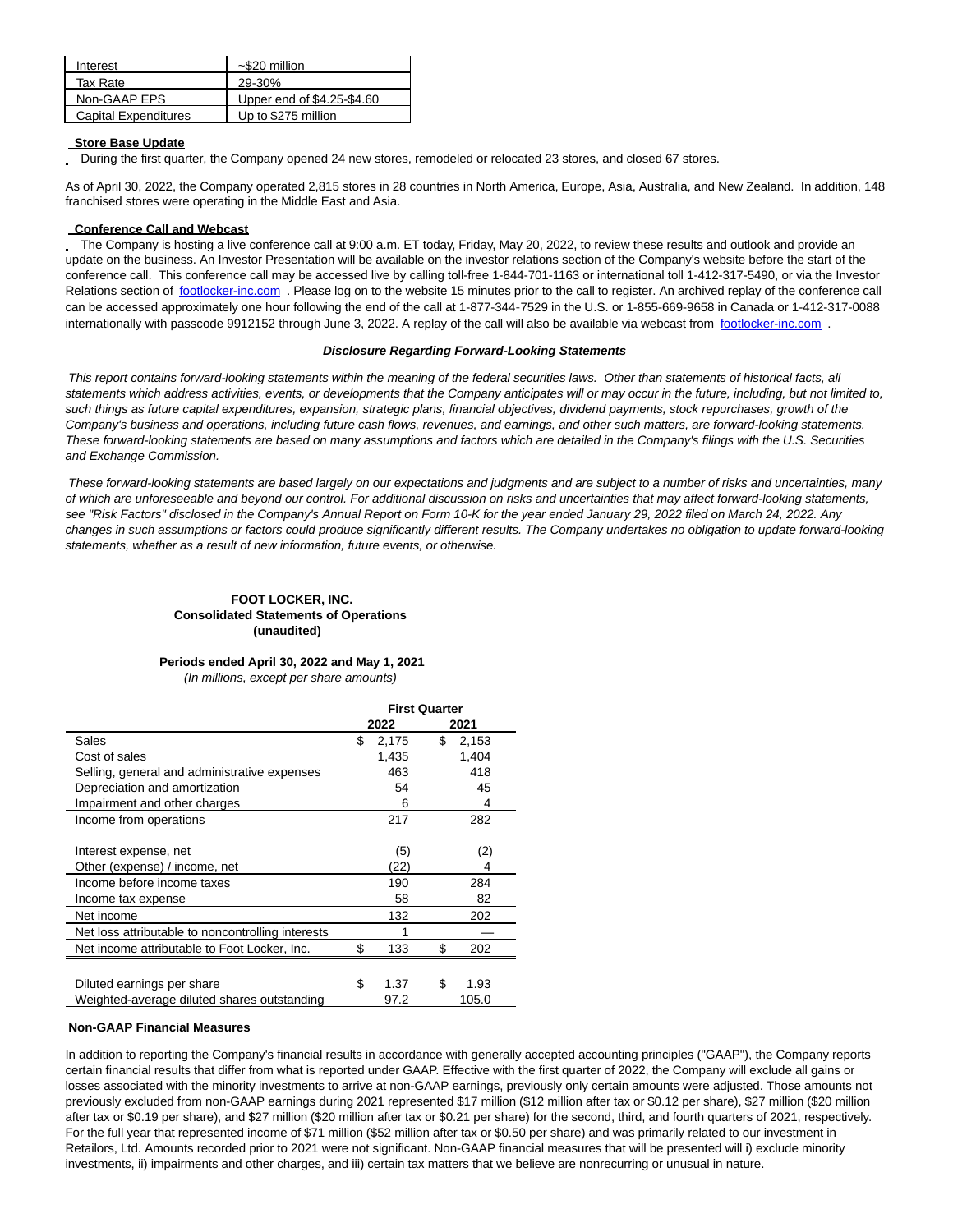Certain financial measures are identified as non-GAAP, such as sales changes excluding foreign currency fluctuations, adjusted income before income taxes, adjusted net income, and adjusted diluted earnings per share. We present certain amounts as excluding the effects of foreign currency fluctuations, which are also considered non-GAAP measures. Where amounts are expressed as excluding the effects of foreign currency fluctuations, such changes are determined by translating all amounts in both years using the prior-year average foreign exchange rates. Presenting amounts on a constant currency basis is useful to investors because it enables them to better understand the changes in our business that are not related to currency movements.

#### **FOOT LOCKER, INC. Non-GAAP Reconciliation (unaudited)**

# **Periods ended April 30, 2022 and May 1, 2021**

(In millions, except per share amounts)

These non-GAAP measures are presented because we believe they assist investors in comparing our performance across reporting periods on a consistent basis by excluding items that we do not believe are indicative of our core business or affect comparability. In addition, these non-GAAP measures are useful in assessing our progress in achieving our long-term financial objectives and are consistent with how management compensation is determined. We estimate the tax effect of all non-GAAP adjustments by applying a marginal tax rate to each of the respective items. The income tax items represent the discrete amount that affected the period. The non-GAAP financial information is provided in addition to, and not as an alternative to, our reported results prepared in accordance with GAAP. The various non-GAAP adjustments are summarized in the tables below.

#### **Reconciliation of GAAP to non-GAAP results:**

|                                                                                 | <b>First Quarter</b> |      |    |         |
|---------------------------------------------------------------------------------|----------------------|------|----|---------|
|                                                                                 |                      | 2022 |    | 2021(1) |
| Pre-tax income:                                                                 |                      |      |    |         |
| Income before income taxes                                                      | \$                   | 190  | S  | 284     |
| Pre-tax adjustments excluded from GAAP:                                         |                      |      |    |         |
| Impairment and other charges (2)                                                |                      | 6    |    | 4       |
| Other expense (3)                                                               |                      | 24   |    |         |
| Adjusted income before income taxes (non-GAAP)                                  | S                    | 220  | \$ | 288     |
|                                                                                 |                      |      |    |         |
| After-tax income:                                                               |                      |      |    |         |
| Net income                                                                      | \$                   | 133  | \$ | 202     |
| After-tax adjustments excluded from GAAP:                                       |                      |      |    |         |
| Impairment and other charges, net of income tax benefit of \$2 and \$1 million, |                      |      |    |         |
| respectively <sup>(2)</sup>                                                     |                      | 4    |    | 3       |
| Other expense - net of income tax benefit of \$6 and \$- million,               |                      |      |    |         |
| respectively <sup>(3)</sup>                                                     |                      | 18   |    |         |
| Adjusted net income (non-GAAP)                                                  |                      | 155  | S  | 205     |
|                                                                                 |                      |      |    |         |

|                                                | <b>First Quarter</b> |        |  |         |
|------------------------------------------------|----------------------|--------|--|---------|
|                                                |                      | 2022   |  | 2021(1) |
| Earnings per share:                            |                      |        |  |         |
| Diluted earnings per share                     |                      | \$1.37 |  | 1.93    |
| Diluted EPS amounts excluded from GAAP:        |                      |        |  |         |
| Impairment and other charges (2)               |                      | 0.05   |  | 0.03    |
| Other expense $(3)$                            |                      | 0.18   |  |         |
| Adjusted diluted earnings per share (non-GAAP) |                      | 1.60   |  | 1.96    |

#### **Notes on Non-GAAP Adjustments:**

- (1) Non-GAAP results in the first quarter of 2021 were not affected by the change in presentation of minority investments discussed above.
- (2) During the thirteen weeks ended April 30, 2022 and May 1, 2021, the Company recorded pre-tax charges of \$6 million (\$4 million after-tax) and \$4 million (\$3 million after-tax), respectively, classified as Impairment and Other Charges. For the thirteen weeks ended April 30, 2022, impairment and other charges included \$3 million of impairment of long-lived assets and right-of-use assets and accelerated tenancy charges, \$2 million of acquisition and integration costs related to WSS and atmos, and \$1 million of other expenses. For the thirteen weeks ended May 1, 2021, impairment and other charges included a non-cash charge of \$2 million related to one of our minority investments and charges of \$2 million primarily related to severance costs in connection with the reorganization of certain support functions.
- (3) Other expense for the thirteen weeks ended April 30, 2022 primarily consisted of a \$25 million loss on the change in fair value of our investment in Retailors, Ltd., a publicly-listed entity, which was partially offset by \$1 million of dividend income and income from other various equity method investments.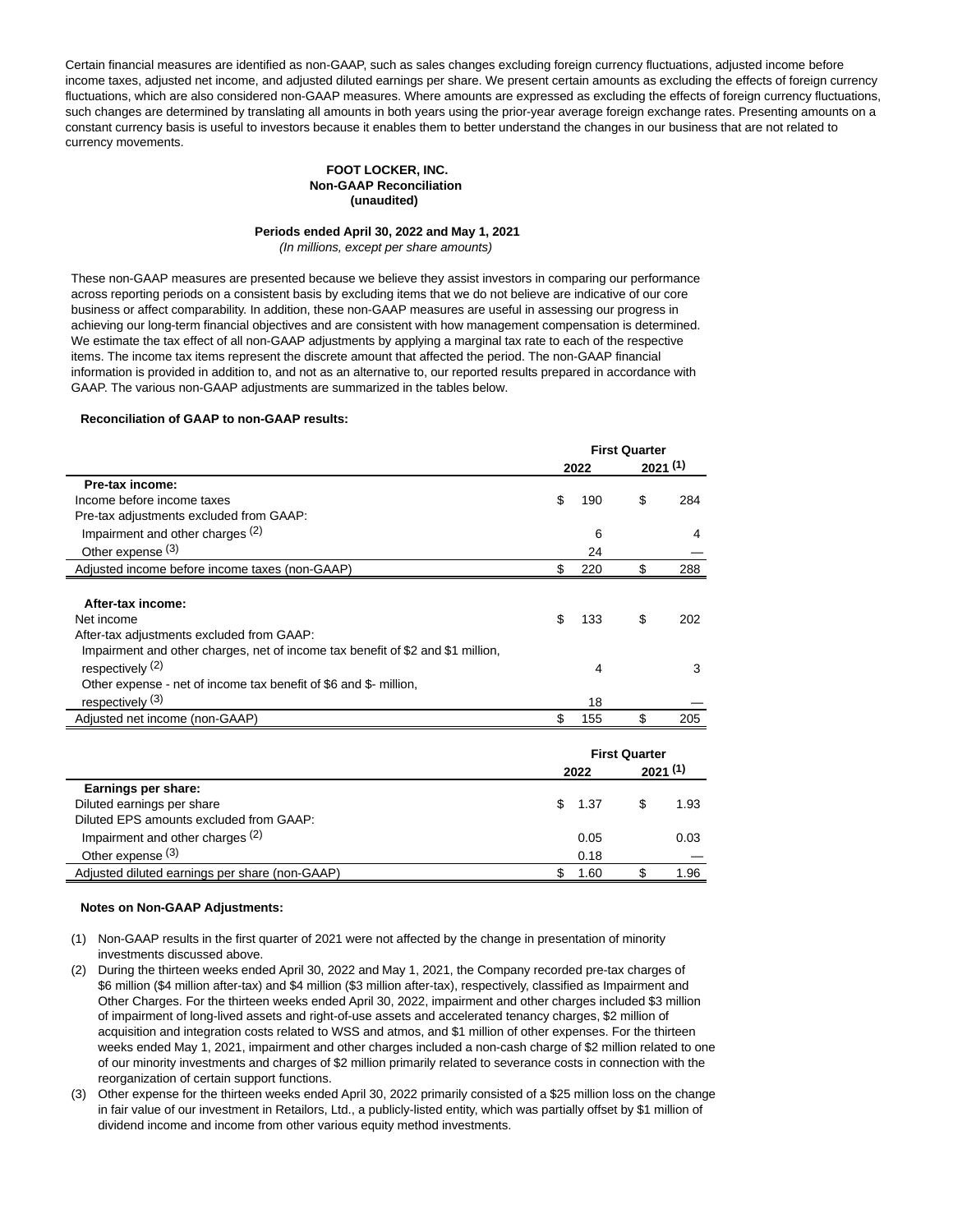# **FOOT LOCKER, INC. Consolidated Balance Sheets (unaudited)**

(In millions)

|                                     | April 30,<br>2022 |    | May 1,<br>2021 |
|-------------------------------------|-------------------|----|----------------|
| <b>ASSETS</b>                       |                   |    |                |
| Current assets:                     |                   |    |                |
| Cash and cash equivalents           | \$<br>551         | \$ | 1,963          |
| Merchandise inventories             | 1.401             |    | 1,021          |
| Other current assets                | 281               |    | 283            |
|                                     | 2,233             |    | 3,267          |
| Property and equipment, net         | 899               |    | 769            |
| Operating lease right-of-use assets | 2,566             |    | 2,700          |
| Deferred taxes                      | 79                |    | 101            |
| Goodwill                            | 783               |    | 159            |
| Other intangible assets, net        | 441               |    | 16             |
| Minority investments                | 759               |    | 342            |
| Other assets                        | 118               |    | 88             |
|                                     | \$<br>7,878       | \$ | 7,442          |
|                                     |                   |    |                |

# **LIABILITIES AND SHAREHOLDERS' EQUITY**

| Current liabilities:                                                   |             |             |
|------------------------------------------------------------------------|-------------|-------------|
| Accounts payable                                                       | \$<br>565   | \$<br>658   |
| Accrued and other liabilities                                          | 428         | 572         |
| Current portion of long-term debt and obligations under finance leases | 6           | 101         |
| Current portion of lease obligations                                   | 557         | 582         |
|                                                                        | 1,556       | 1.913       |
| Long-term debt and obligations under finance leases                    | 450         | 8           |
| Long-term lease obligations                                            | 2.323       | 2.470       |
| Other liabilities                                                      | 334         | 121         |
| <b>Total liabilities</b>                                               | 4,663       | 4,512       |
| Total shareholders' equity                                             | 3.215       | 2,930       |
|                                                                        | \$<br>7.878 | \$<br>7.442 |

### **FOOT LOCKER, INC. Store Count and Square Footage (unaudited)**

# **Store activity is as follows:**

|                      | January 29, |        |               | April 30, | Relocations/    |
|----------------------|-------------|--------|---------------|-----------|-----------------|
|                      | 2022        | Opened | <b>Closed</b> | 2022      | <b>Remodels</b> |
| Foot Locker U.S.     | 802         | 3      | 19            | 786       | 8               |
| Foot Locker Europe   | 626         |        | 5             | 625       | 6               |
| Foot Locker Canada   | 95          |        | 3             | 93        |                 |
| Foot Locker Pacific  | 94          |        |               | 94        | 2               |
| Foot Locker Asia     | 30          |        |               | 30        |                 |
| Kids Foot Locker     | 410         | 12     | 5             | 417       |                 |
| Lady Foot Locker     | 14          |        | 3             | 11        |                 |
| <b>Champs Sports</b> | 525         |        | 10            | 516       | 3               |
| Footaction           | 41          |        | 19            | 22        |                 |
| Sidestep             | 86          |        | 3             | 83        |                 |
| <b>WSS</b>           | 98          |        |               | 99        |                 |
| atmos                | 37          |        |               | 39        |                 |
| <b>Total</b>         | 2.858       | 24     | 67            | 2,815     | 23              |

# **Selling and gross square footage are as follows:**

|                    |         | May 1, 2021 | April 30, 2022 |       |  |
|--------------------|---------|-------------|----------------|-------|--|
| (in thousands)     | Sellina | Gross       | Selling        | Gross |  |
| Foot Locker U.S.   | 2.389   | 4.172       | 2.374          | 4.103 |  |
| Foot Locker Europe | 1.007   | 2.146       | 1.085          | 2.256 |  |
| Foot Locker Canada | 258     | 421         | 253            | 417   |  |